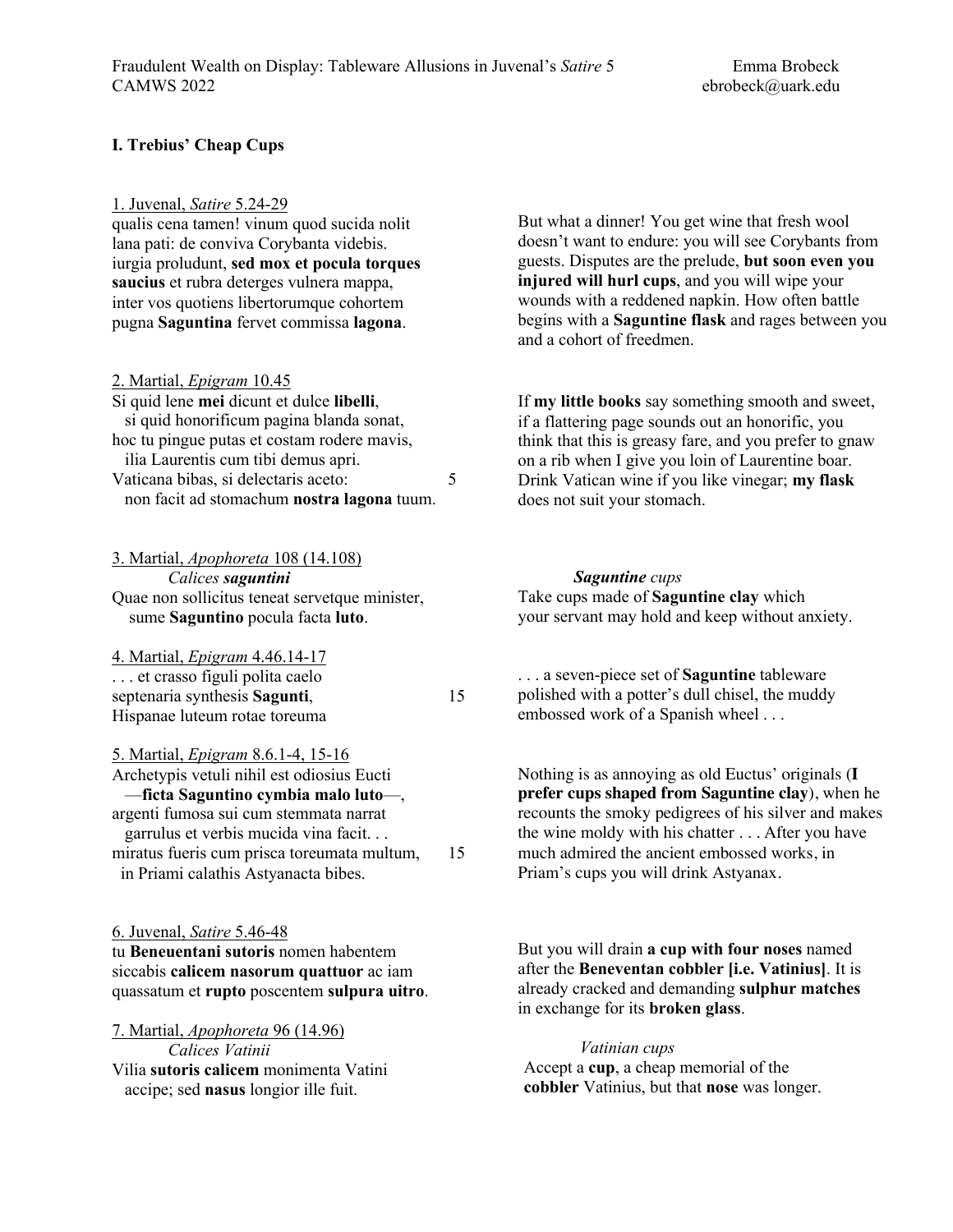Fraudulent Wealth on Display: Tableware Allusions in Juvenal's *Satire* 5 Emma Brobeck CAMWS 2022 ebrobeck@uark.edu

| 8. Martial, <i>Epigram</i> 10.3.1-6<br>Vernaculorum dicta, sordidum dentem,<br>et foeda linguae probra circulatricis,<br>quae sulphurato nolit empta ramento<br>Vatiniorum proxeneta fractorum,<br>poeta quidam clancularius spargit<br>et volt videri nostra<br>II. Virro's Expensive Cups                                                                                                                                        | 5        | The sayings of homegrown slaves, vulgar abuse,<br>and the ugly insults of a peddler's tongue, which a<br>dealer of <b>broken Vatinians</b> would not want to<br>buy for a sulphur match, these a certain<br>anonymous poet scatters around and wants<br>them to be seen as mine                                                                                                                                                                                                        |
|------------------------------------------------------------------------------------------------------------------------------------------------------------------------------------------------------------------------------------------------------------------------------------------------------------------------------------------------------------------------------------------------------------------------------------|----------|----------------------------------------------------------------------------------------------------------------------------------------------------------------------------------------------------------------------------------------------------------------------------------------------------------------------------------------------------------------------------------------------------------------------------------------------------------------------------------------|
| 1. Juvenal, Satire 5.37-45<br>Ipse capaces<br>Heliadum crustas et inaequales berullo<br>Virro tenet phialas: tibi non committitur aurum,<br>vel, si quando datur, custos adfixus ibidem,<br>qui numeret gemmas, ungues observet acutos.<br>da veniam: praeclara illi laudatur iaspis.<br>nam Virro, ut multi, gemmas ad pocula transfert<br>a digitis, quas in vaginae fronte solebat<br>ponere zelotypo iuvenis praelatus Iarbae. | 40<br>45 | Virro himself holds spacious bowls encrusted<br>with amber and rough with beryl. His gold isn't<br>entrusted to you, or if it is, a guard is stationed on<br>the spot who counts the gems and watches your<br>sharp nails. Don't blame him: his splendid jasper<br>is praised. For Virro, like many people, transfers<br>his jewels from his fingers to his cups—jewels<br>which the young man preferred to jealous<br>Iarbas was accustomed to place on the front of<br>his scabbard. |
| <u>2. Vergil, Aeneid 4.259-4</u><br>ut primum alatis tetigit magalia plantis,<br>Aenean fundantem arces ac tecta nouantem<br>conspicit. atque illi stellatus iaspide fulua<br>ensis erat Tyrioque ardebat murice laena<br>demissa ex umeris, diues quae munera Dido<br>fecerat, et tenui telas discreuerat auro.                                                                                                                   | 260      | So soon as [Mercury] touched the huts with<br>winged feet, he sees Aeneas founding towers and<br>renovating houses. And now his sword was<br>sparkling with yellow jasper, and a cloak hung<br>from his shoulders was burning with Tyrian<br>purple, a gift that rich Dido had made, and she had<br>separated the web with thread of gold.                                                                                                                                             |

# 3. Pliny the Elder, *Natural History* 37.30-31

Proximum locum in deliciis, **feminarum tamen adhuc tantum**, **sucina** optinent, eandemque omnia haec quam gemmae auctoritatem; sane priora illa aliquis de causis, crystallina frigido potu, myrrhina utroque; **in sucinis causam ne deliciae quidem adhuc excogitare potuerunt**. Occasio est **vanitatis Graecorum** detegendae: legentes modo aequo perpetiantur animo, cum hoc quoque intersit vitae scire, non quidquid illi prodidere mirandum.

The next place among luxuries, **although up to this point only of women**, is held by **amber**. All these substances now under discussion have the same prestige as gems; but while the two former ones have proper reasons for this, since crystal vessels are used for cold drinks and myrrhine ware are used for both hot and cold, **not even luxury has been able to invent a reason for using amber**. Here is an opportunity for exposing the **falsehoods of the Greeks**. May the readers endure these with a level mind since it is important for mankind to know that not everything which the Greeks have recounted ought to be admired.

# 4. Pliny the Elder, *Natural History* 37.76-79

Poliuntur omnes sexangula figura artificum ingeniis, quoniam hebes unitate surda color **repercussu angulorum** excitetur . . . Indi mire gaudent longitudine eorum solosque gemmarum esse praedicant qui **carere auro malint** . . . Indi et alias quidem gemmas crystallum tinguendo **adulterare invenerunt**, sed **praecipue berullos**.